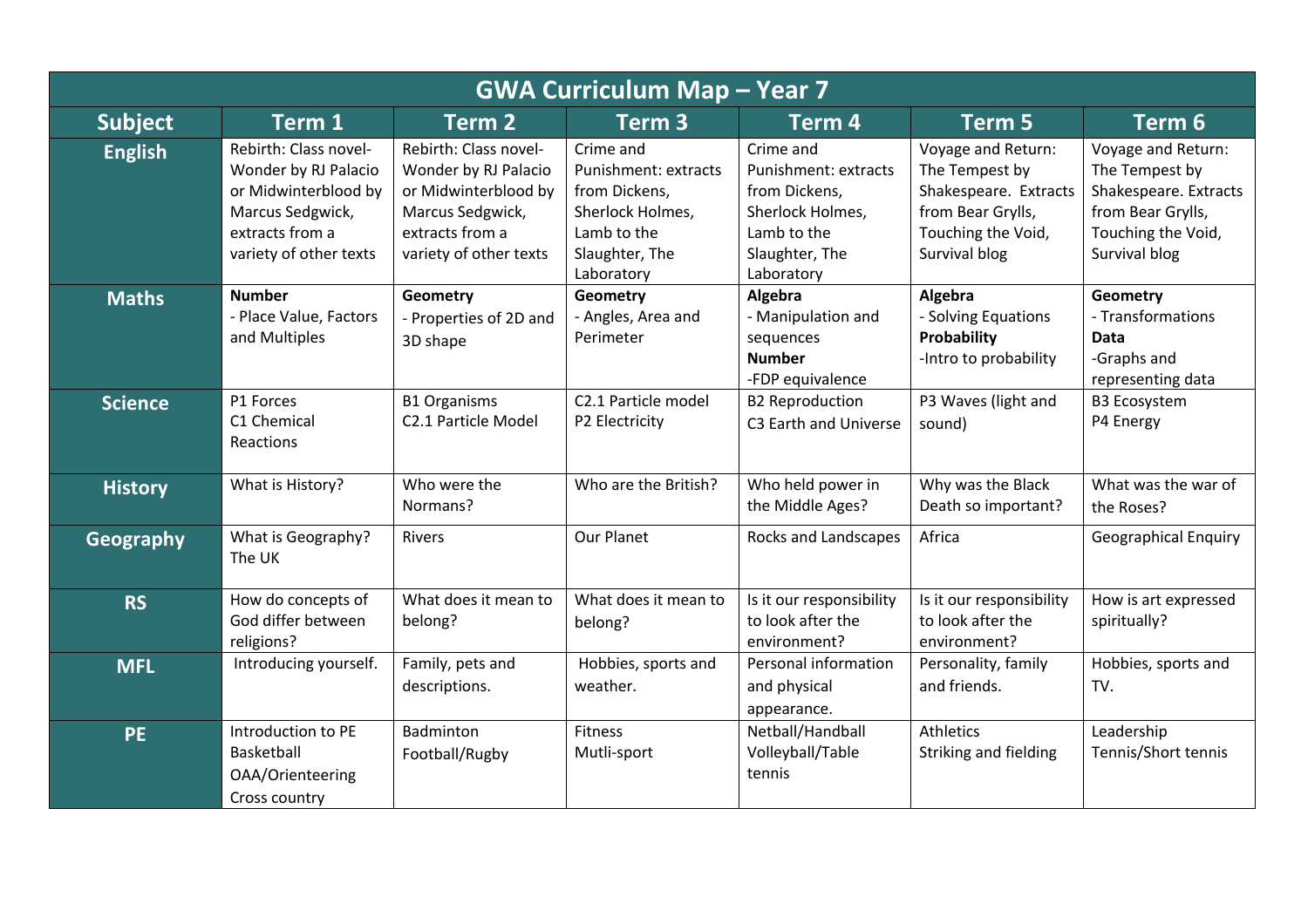| <b>Music</b>     | What are the<br>elements of Music?<br>Developing ensemble<br>skils: Singing<br>Competition | Home Alone!<br>What is Major and<br>Minor? Can I develop<br>my composition<br>skills?         | London Underground<br>Rhythms.<br>How do we write<br>down rhythms? | Carnival Time!<br>What is samba music?<br>Performance                  | Keyboard<br>performance and<br>composition<br>How do we write<br>down pitches?                | <b>Chinese Music</b>                                                                          |
|------------------|--------------------------------------------------------------------------------------------|-----------------------------------------------------------------------------------------------|--------------------------------------------------------------------|------------------------------------------------------------------------|-----------------------------------------------------------------------------------------------|-----------------------------------------------------------------------------------------------|
| <b>Dance</b>     | How do you make up<br>your own Dance?<br>James Bond                                        | How do you use a<br>stimuli as a starting<br>point?<br>Stimuli Time                           | How to use chance to<br>create a dance<br><b>Chance Dance</b>      | How do dynamics<br>change a dance?<br>Nutcracker                       | Sports day/School<br>show prep                                                                | How do you music to<br>inspire movement<br>Harry Potter                                       |
| <b>Drama</b>     | What can drama do<br>for me?<br>Intro to Drama                                             | How do I use a script<br>to develop a<br>performance?<br>Ernie's Incredible<br>'Illucinations | Why is context<br>important?<br>Evacuees                           | How can we develop<br>character and engage<br>the audience?<br>Matilda | How can we use<br>movement to further<br>engage the audience?<br><b>Physical Theatre</b>      | What are<br>stereotypical<br>characters and<br>storylines?<br>Melodrama                       |
| <b>DT</b>        | Food Preparation and<br>Nutrition: Healthy<br>Eating                                       | Food Preparation and<br>Nutrition: Healthy<br>Eating                                          | Design technology -<br>Wood and polymers                           | Design technology -<br>CAD, board and<br>electronics                   | Design technology -<br>CAD, board and<br>electronics                                          | Design technology<br>- fashion and textiles                                                   |
| <b>Art</b>       | Drawing Still Life<br>Colour wheel                                                         | Cezanne<br>Sketching with pencil<br>Oil pastel and<br>watercolours                            | 3d Sculpture<br>Hundertwasser                                      | 3d Sculpture<br>Hundertwasser                                          | Pattern & Shape - Op<br>Art (optical Illusions)<br>Bridget Riley, M.C.<br>Escher, Indian Art. | Pattern & Shape - Op<br>Art (optical Illusions)<br>Bridget Riley, M.C.<br>Escher, Indian Art. |
| <b>Computing</b> | Digital E-safety                                                                           | Micsoft Digital<br><b>Literacy Skills</b>                                                     | <b>SCRATCH</b><br>Programming                                      | <b>Searching Algorithms</b><br>and Computational<br>Logic              | Computer<br>Components and<br>Software Design                                                 | Algorithms and<br>Introduction to<br>Python Programming                                       |
| <b>PSHE</b>      | <b>Transition and</b><br>Personal Safety                                                   | Importance of a<br>Healthy Lifestyle                                                          | <b>Support Networks</b>                                            | Taking a World View                                                    | Me, Myself and I                                                                              | <b>Making Good Choices</b>                                                                    |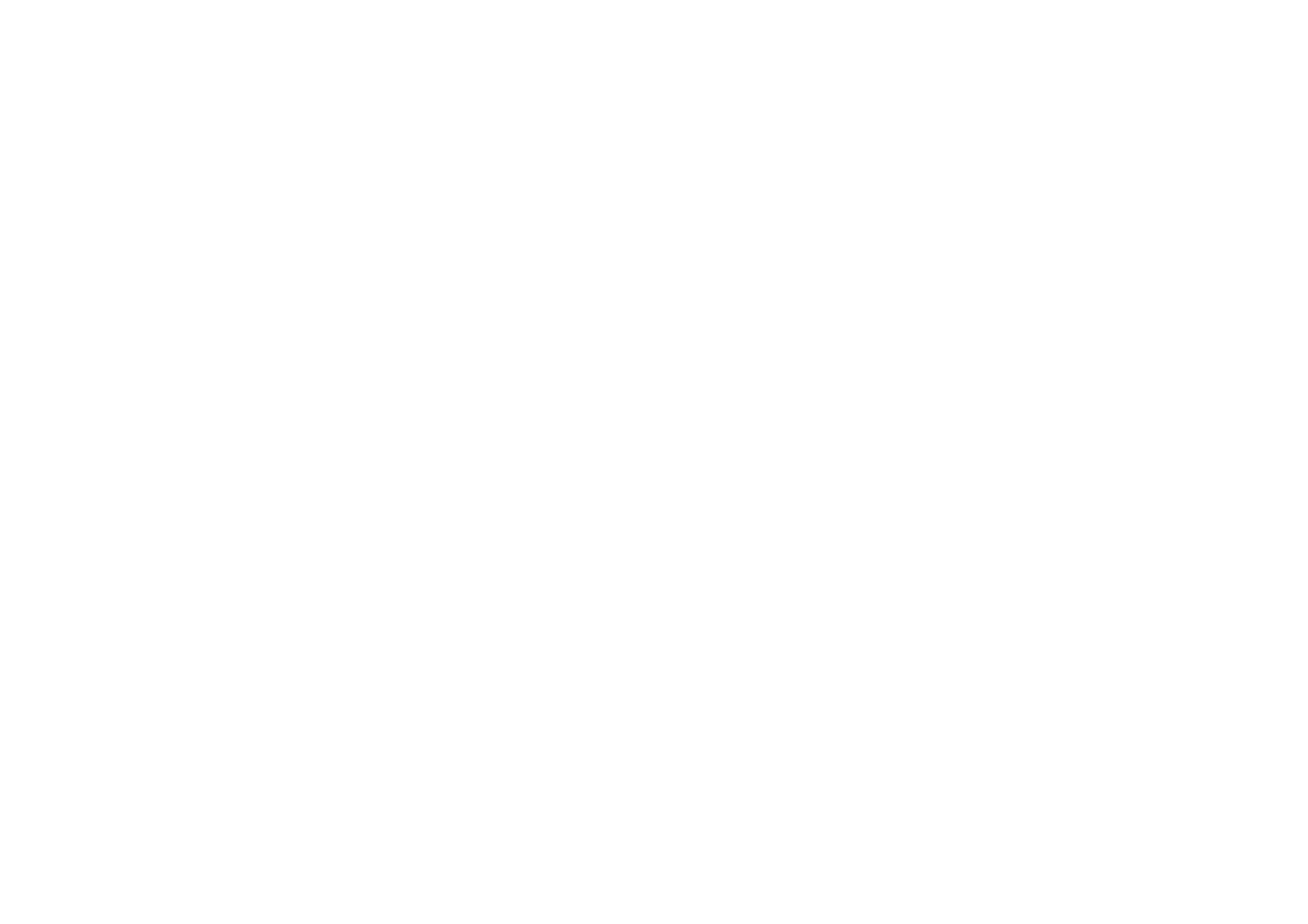| <b>GWA Curriculum Map - Year 8</b> |                                                                                                             |                                                                                                                  |                                                                                                      |                                                                                                      |                                                                             |                                                                             |  |
|------------------------------------|-------------------------------------------------------------------------------------------------------------|------------------------------------------------------------------------------------------------------------------|------------------------------------------------------------------------------------------------------|------------------------------------------------------------------------------------------------------|-----------------------------------------------------------------------------|-----------------------------------------------------------------------------|--|
| <b>Subject</b>                     | Term 1                                                                                                      | Term <sub>2</sub>                                                                                                | Term <sub>3</sub>                                                                                    | Term 4                                                                                               | Term 5                                                                      | Term 6                                                                      |  |
| <b>English</b>                     | The Supernatural:<br><b>Gothic Horror</b><br>extracts, study of A<br>Christmas Carol by<br>Charles Dickens. | The Supernatural:<br><b>Gothic Horror</b><br>extracts, study of A<br>Christmas Carol by<br>Charles Dickens.      | Richard the Third by<br>William Shakespeare.<br>Historical context,<br>features of tragedy<br>plays. | Richard the Third by<br>William Shakespeare.<br>Historical context,<br>features of tragedy<br>plays. | In the Minds of War:<br>War poetry and<br>Journey's End by R.C<br>Sherriff. | In the Minds of War:<br>War poetry and<br>Journey's End by R.C<br>Sherriff. |  |
| <b>Maths</b>                       | <b>Number</b><br>- Types of number<br>- FDP                                                                 | Geometry<br>- Transformations<br>- Properties of<br>Quadrilaterals<br>Algebra<br>- Manipulation and<br>Sequences | <b>Geometry</b><br>- Area and Perimeter<br><b>Number</b><br>-Fractions arithmetic                    | Algebra<br>- Solving Equations<br>Probability<br>-Calculations with<br>probability                   | Geometry<br>-Further<br>Transformations<br>Algebra<br>-Graphing             | Data<br>-Averages, collecting<br>data                                       |  |
| <b>Science</b>                     | P4 Energy (caught up<br>from year 7<br>lockdown)<br><b>B4 Humans as</b><br>Organisms                        | P5 Effects of Forces<br>C4 Periodic Table                                                                        | P6 Energy Transfers<br><b>B5 Evolution</b>                                                           | P7 Electromagnets<br>C5 Types of Reactions                                                           | <b>B6 Bioenergetics</b><br>(Respiration and<br>Photosynthesis)              | P8 Electromagnetic<br>Spectrum<br>C6 Carbon Cycle                           |  |
| <b>History</b>                     | Who were the<br>Tudors?                                                                                     | What threats did<br>Elizabeth I face?                                                                            | Was the world turned<br>upside down in Stuart<br>England?                                            | What was the impact<br>of the British empire?                                                        | How did the industrial<br>revolution shape our<br>country and town?         | How did people<br>campaign for rights in<br>the 19 <sup>th</sup> century?   |  |
| Geography                          | <b>Weather and Climate</b>                                                                                  | International<br>Development                                                                                     | Environmental<br><b>Regions and Threats</b>                                                          | Asia                                                                                                 | Resources and<br><b>Economic Activity</b>                                   | Oceans and Cold<br>Regions                                                  |  |
| <b>RS</b>                          | Why does evil and<br>suffering exist?                                                                       | Death: Is it the end?                                                                                            | Death: Is it the end?                                                                                | Why do religious<br>believers go on<br>Pilgrimages?                                                  | Why do religious<br>believers go on<br>Pilgrimages?                         |                                                                             |  |
| <b>MFL</b>                         | My house                                                                                                    | My city                                                                                                          | My school                                                                                            | My house                                                                                             | My school                                                                   | My city                                                                     |  |
| <b>PE</b>                          | Badminton<br>Netball/Handball                                                                               | Basketball<br><b>OAA</b>                                                                                         | Rugby/Football                                                                                       | Fitness<br>Multi-sport                                                                               | <b>Athletics</b><br>Striking and fielding                                   | Leadership<br>Tennis/short tennis                                           |  |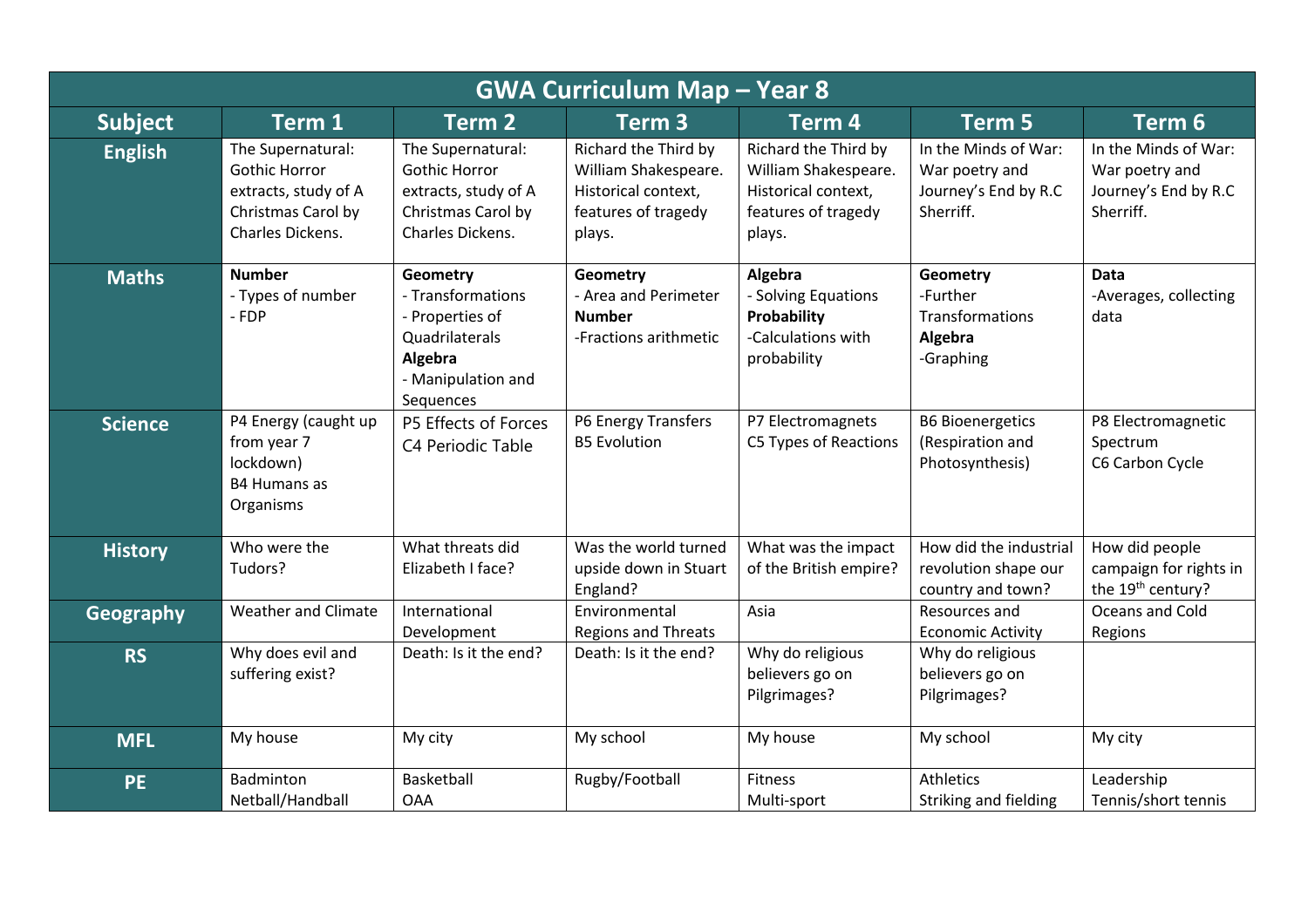|                  | Cross country                                                              |                                                                                  | Volleyball/Table<br>tennis                                                           |                                                                                      |                                                                                    |                                                             |
|------------------|----------------------------------------------------------------------------|----------------------------------------------------------------------------------|--------------------------------------------------------------------------------------|--------------------------------------------------------------------------------------|------------------------------------------------------------------------------------|-------------------------------------------------------------|
| <b>Music</b>     | Ukulele: How do we<br>play basic chords?                                   | Ukulele: How do we<br>perform and create<br>four chords songs?                   | What is unique about<br>Reggae?<br>Keyboards                                         | How are hooks and<br>riffs used in Music?<br>Keyboards                               | What are the main<br>features of Dance<br>Music?<br><b>Music Software</b>          | My Music: Performing<br>a piece of Music of<br>your choice. |
| <b>Dance</b>     | How do we show<br>character?<br>Thriller                                   | What is the style<br>Street Dance?<br><b>Street Dance</b>                        | What is contemporary<br>dance?<br>Contemporary                                       | How do we develop<br>tension and storylines<br>through dance?<br>Swansong            | Sports day/School<br>show prep                                                     | How do we<br>choreograph a duet<br>Lindy Hop                |
| <b>Drama</b>     | How do we use<br>techniques to develop<br>tension?<br><b>Ghost Stories</b> | How do we use<br>techniques to develop<br>comedy?<br>The Play That goes<br>Wrong | What is the style<br>Theatre in Education?<br>T.I.E                                  | How do I take a script<br>and make it my own?<br><b>Noughts and Crosses</b>          | How do we make<br>Shakespeare<br>engaging for a<br>modern audience?<br>Shakespeare | What is the style<br>Greek Theatre?<br><b>Greek Theatre</b> |
| <b>DT</b>        | Graphics - Healthy<br>Cookbook Design                                      | Graphics - Healthy<br>Cookbook Design                                            | Product Design-<br>Pin Ball machine<br>design & making                               | Product Design-<br>Pin Ball machine<br>design & making                               | Textiles $-$<br><b>Current Events</b>                                              | Textiles $-$<br><b>Current Events</b>                       |
| <b>Art</b>       | FOCUS: Landscape art<br>- David Hockney &<br>Racheal Cassiani.             | FOCUS: Landscape<br>$art - David$<br>Hockney & Racheal<br>Cassiani.              | FOCUS: Sculpture:<br>African Art. Romuald<br>Hazoume inspired<br>recycled sculpture. | FOCUS: Sculpture:<br>African Art. Romuald<br>Hazoume inspired<br>recycled sculpture. | FOCUS: Print making:<br><b>Islamic Art</b>                                         | FOCUS: Print making:<br>Islamic Art                         |
| <b>Computing</b> | <b>Technical E-safety</b>                                                  | HTML Web Design                                                                  | Data Representation                                                                  | <b>Sorting Algorithms</b>                                                            | <b>Python Programming</b>                                                          | Network Design                                              |
| <b>PSHE</b>      | My Online World                                                            | <b>Managing Online</b><br>Risks                                                  | My Identity and Who I<br>do I Identify With?                                         | My Future Goals                                                                      | Nourishing the Mind<br>and Body                                                    | <b>Healthy Limits</b>                                       |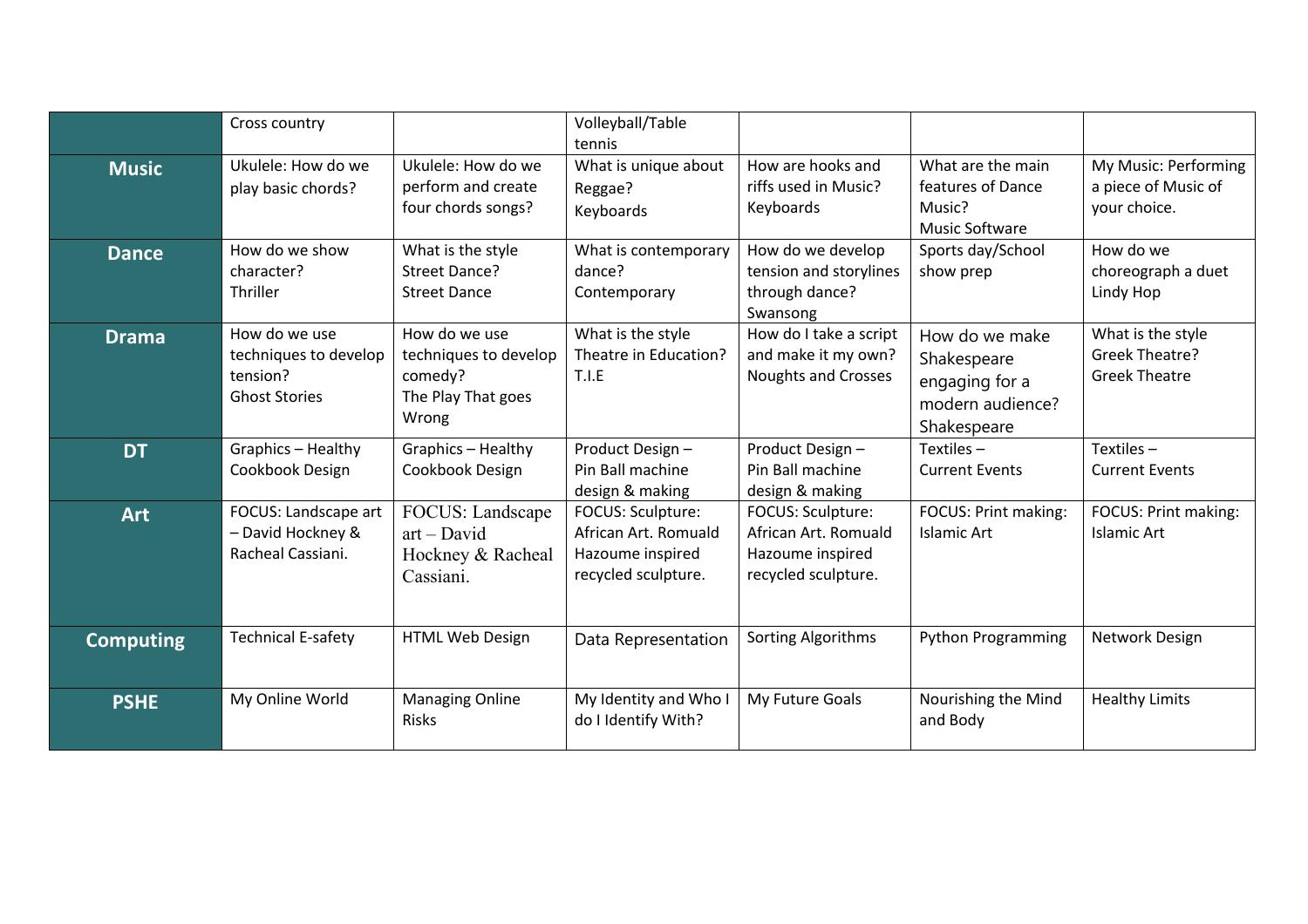| <b>GWA Curriculum Map - Year 9</b> |                                                                                      |                                                                                               |                                                                                                               |                                                                                                        |                                                                                      |                                                                                                        |  |
|------------------------------------|--------------------------------------------------------------------------------------|-----------------------------------------------------------------------------------------------|---------------------------------------------------------------------------------------------------------------|--------------------------------------------------------------------------------------------------------|--------------------------------------------------------------------------------------|--------------------------------------------------------------------------------------------------------|--|
| <b>Subject</b>                     | Term 1                                                                               | Term <sub>2</sub>                                                                             | Term <sub>3</sub>                                                                                             | Term <sub>4</sub>                                                                                      | Term 5                                                                               | Term 6                                                                                                 |  |
| <b>English</b>                     | The American Dream:<br>Of Mice and Men by<br>John Steinbeck.                         | The American Dream:<br>Of Mice and Men by<br>John Steinbeck.                                  | The History of the<br>English Language:<br><b>Fiction extracts and</b><br>famous speeches<br>throughout time. | The History of the<br>English Language:<br>Fiction extracts and<br>famous speeches<br>throughout time. | Much Ado About<br>Nothing by William<br>Shakespeare.<br>Features of comedy<br>plays. | Much Ado About<br>Nothing by William<br>Shakespeare.<br>Features of comedy<br>plays.                   |  |
| Maths -<br><b>Foundation</b>       | <b>Number</b><br>- Four Operations<br>- HCF & LCM                                    | Algebra<br>- Manipulation<br><b>Data</b><br>- Representing data                               | <b>Number</b><br>- Using Fractions and<br>Percentages                                                         | Algebra<br>- Solving Equations<br>- Using Inequalities<br>- Sequences                                  | Geometry<br>- Angles in parallel<br>lines<br>Data<br>- Averages and range.           | Geometry<br>-Perimeter, area and<br>volume                                                             |  |
| <b>Maths - Higher</b>              | <b>Number</b><br>- Surds and powers,<br>standard form                                | Algebra<br>- Manipulation and<br>solving<br>- Sequences<br><b>Data</b><br>- Representing Data | <b>Number</b><br>- Fractions, decimals<br>and Ratios<br>Geometry<br>- Angles, Pythagoras<br>and Trig          | Algebra<br>- Graphs                                                                                    | Geometry<br>- Area and Volume                                                        | <b>Geometry</b><br>-Transformations and<br>constructions.                                              |  |
| <b>Science</b>                     | C1 Atomic Structure<br><b>B1 Cells</b><br>P1 Energy<br>Conservation                  | <b>B2 Cell Division</b><br>P3 Energy resources<br>C <sub>2</sub> Periodic Table               | <b>B3 Organisation and</b><br>Digestion<br>P2 Heating and<br>Cooling                                          | C3 Structure and<br><b>Bonding</b><br><b>B4 Organising Plants</b><br>and Animals                       | P4 Electric Circuits<br>C4 Chemical Bonding                                          | <b>B5 Communicable</b><br><b>Diseases</b><br><b>B6 Preventing Disease</b><br><b>C5 Chemical Change</b> |  |
| <b>History</b>                     | Protest movements -<br>Who were the<br>Suffragettes and why<br>were they successful? | World War One -<br>cause, course and<br>consequences.                                         | What political ideas<br>impacted Europe in<br>the 1920s and 1930s?                                            | Why was World War<br>Two so devasting?                                                                 | The Holocaust: Why and how do we<br>remember?                                        |                                                                                                        |  |
| Geography                          | Hazards - tectonic                                                                   | Hazards $-$<br>hydrometeorological                                                            | Population                                                                                                    | Migration                                                                                              | Coasts (GCSE)                                                                        | Coasts (GCSE)                                                                                          |  |
| <b>RS</b>                          | <b>Ethical Issues</b>                                                                | <b>Ethical Issues</b>                                                                         | Muslims in Britain                                                                                            | Muslims in Britain                                                                                     | Belief & Action:<br><b>Influential People</b>                                        | Belief & Action:<br><b>Influential People</b>                                                          |  |
| <b>Spanish</b>                     | Food and drink                                                                       | Holidays                                                                                      | TV and media                                                                                                  | Clothes and fashion                                                                                    | Daily routines                                                                       | <b>Getting GCSE-ready!</b>                                                                             |  |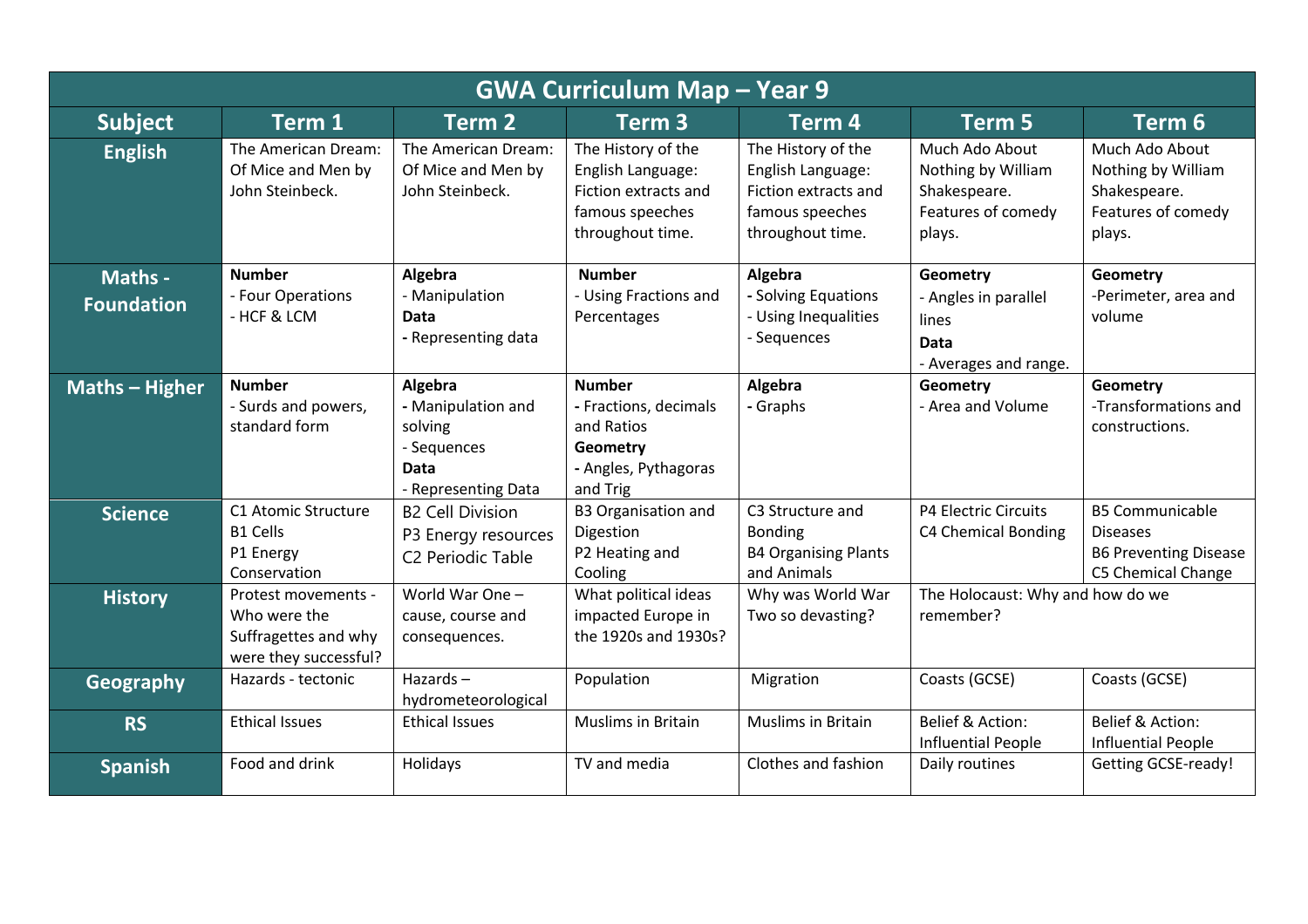| <b>French</b>    | Holidays                                                                                                                            | Food and drink                                                                                                                      | Clothes and fashion                                                                          | Technology                                                                                     | Friends and family                                                                    | <b>Getting GCSE-ready!</b>                                                               |
|------------------|-------------------------------------------------------------------------------------------------------------------------------------|-------------------------------------------------------------------------------------------------------------------------------------|----------------------------------------------------------------------------------------------|------------------------------------------------------------------------------------------------|---------------------------------------------------------------------------------------|------------------------------------------------------------------------------------------|
| <b>PE</b>        | Invasion games<br>Multi-sport<br>Systems of the body                                                                                | Invasion games<br>Net/Wall<br>Anaerobic and<br>aerobic exercise.<br>Effects of exercise                                             | Multi-sport<br>Fitness/Invasion<br>games<br>Components of<br>fitness<br><b>Fitness tests</b> | Net/wall<br>Invasion<br>games/fitness<br>Socio-cultural factors<br>affecting participation     | <b>Athletics</b><br>Striking and fielding<br>Sedentary lifestyle<br>Somatotypes       | Net/Wall<br>Leadership<br>Mini coursework task<br>for GCSE PE                            |
| <b>Music</b>     | Song Writing: Blues<br>Music                                                                                                        | <b>Indian Music</b>                                                                                                                 | Composition: Film<br><b>Music</b>                                                            | Performance: Film<br>Music,                                                                    | Performance: Music<br>Through Time                                                    | <b>Band Project</b>                                                                      |
| <b>Dance</b>     | Performance and<br>style: Hairspray                                                                                                 | Choreography and<br>Style: Bollywood                                                                                                | Choreography: Solo or<br>Group                                                               | Set Dance:<br>Christopher Bruce                                                                | Choreography and<br>Performance: Strictly<br><b>Come Dancing</b>                      | Performance and<br>Style: Stomp                                                          |
| <b>Drama</b>     | Devising: With a<br><b>Stimulus</b>                                                                                                 | Scripted:<br>Bloodbrothers,                                                                                                         | Reinterpretation: The<br><b>Stones</b>                                                       | Scripted and Live<br>Theatre: Woman in<br><b>Black</b>                                         | <b>Style and Genre</b>                                                                | Showcase                                                                                 |
| <b>DT</b>        | Food Preparation:<br>Healthy food recipes                                                                                           | Food Preparation:<br>Healthy food recipes                                                                                           | Textiles:<br>Self-portrait textiles                                                          | Textiles:<br>Self-portrait textiles                                                            | Product Design:<br>Clock design &<br>making                                           | Product Design:<br>Clock design &<br>making                                              |
| <b>Art</b>       | FOCUS: The Pop Art<br>Movement.<br>Introduction to Pop<br>Art & Peter Blake.<br>Working in the style<br>of the Pop Art<br>movement. | FOCUS: The Pop Art<br>Movement.<br>Introduction to Pop<br>Art & Peter Blake.<br>Working in the style<br>of the Pop Art<br>movement. | FOCUS: The Pop Art<br>Movement.<br>The facial features.                                      | FOCUS: The Pop Art<br>Movement.<br>The facial features.<br>Sketchbook layout &<br>presentation | FOCUS: The Pop Art<br>Movement & Pop Art<br>Portraits in the style<br>of Peter Blake. | FOCUS: The Pop<br>Art Movement &<br>Pop Art Portraits in<br>the style of Peter<br>Blake. |
| <b>Computing</b> | <b>Systems Architecture</b>                                                                                                         | <b>Storage and Memory</b>                                                                                                           | Algorithms and<br>Introduction to                                                            | Computer networks, connections and<br>protocols                                                |                                                                                       | <b>Network Security</b>                                                                  |